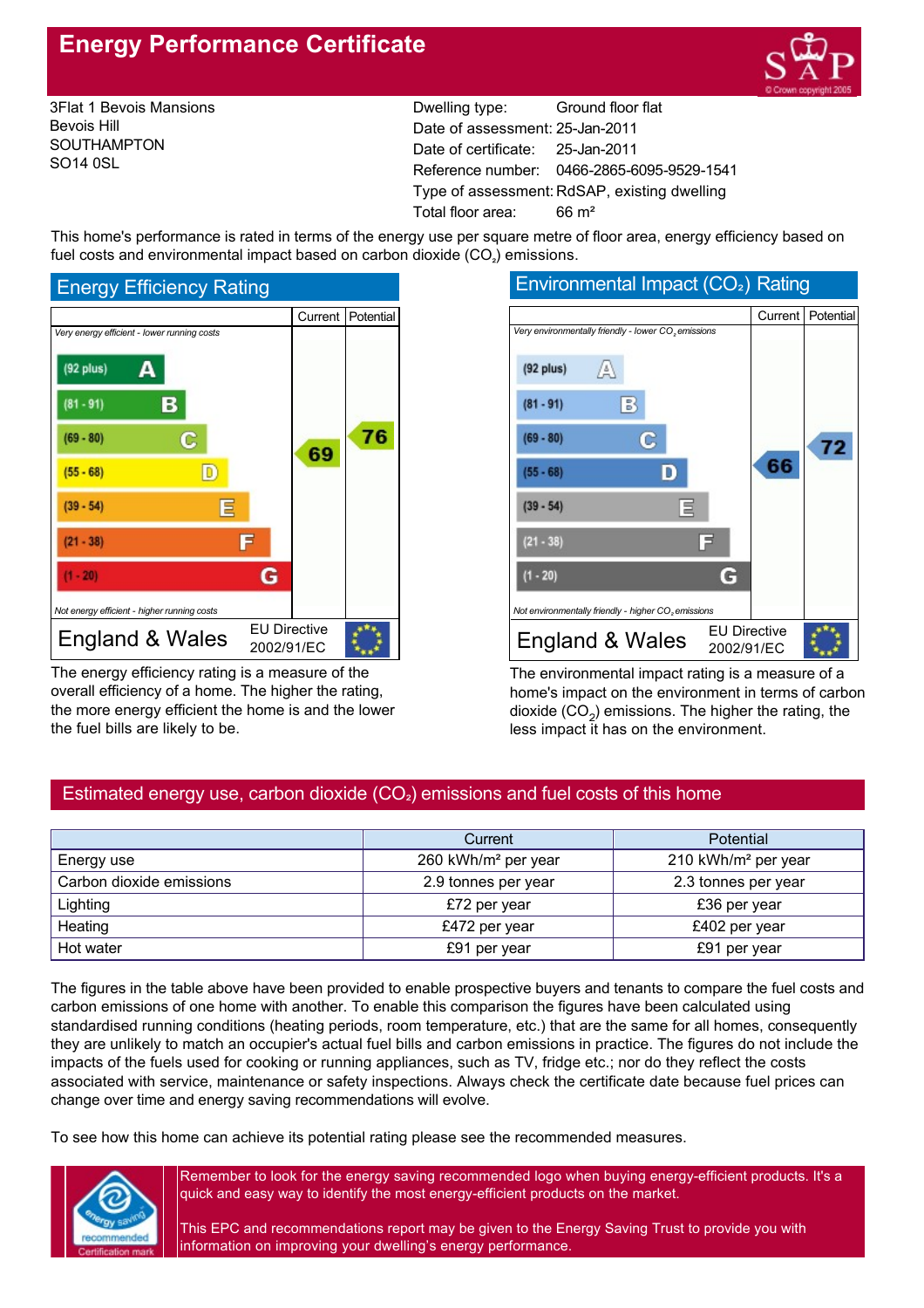#### About this document

The Energy Performance Certificate for this dwelling was produced following an energy assessment undertaken by a qualified assessor, accredited by the NHER Accreditation Scheme, to a scheme authorised by the Government. This certificate was produced using the RdSAP 2005 assessment methodology and has been produced under the Energy Performance of Buildings (Certificates and Inspections) (England and Wales) Regulations 2007 as amended. A copy of the certificate has been lodged on a national register.

| Assessor's accreditation number: NHER001508 |                                                        |
|---------------------------------------------|--------------------------------------------------------|
| Assessor's name:                            | Mr Julian Thrower                                      |
| Company name/trading name:                  | Julian Thrower                                         |
| Address:                                    | 4 Thistlebarrow Road, Kings Park, Bournemouth, BH7 7AJ |
| Phone number:                               | 01202 433601                                           |
| Fax number:                                 |                                                        |
| E-mail address:                             | julians@post.com                                       |
| Related party disclosure:                   | No related party                                       |

#### If you have a complaint or wish to confirm that the certificate is genuine

Details of the assessor and the relevant accreditation scheme are as above. You can get contact details of the accreditation scheme from their website at www.nesltd.co.uk together with details of their procedures for confirming authenticity of a certificate and for making a complaint.

#### About the building's performance ratings

The ratings on the certificate provide a measure of the building's overall energy efficiency and its environmental impact, calculated in accordance with a national methodology that takes into account factors such as insulation, heating and hot water systems, ventilation and fuels used. The average Energy Efficiency Rating for a dwelling in England and Wales is band E (rating 46).

Not all buildings are used in the same way, so energy ratings use 'standard occupancy' assumptions which may be different from the specific way you use your home. Different methods of calculation are used for homes and for other buildings. Details can be found at www.communities.gov.uk/epbd

Buildings that are more energy efficient use less energy, save money and help protect the environment. A building with a rating of 100 would cost almost nothing to heat and light and would cause almost no carbon emissions. The potential ratings on the certificate describe how close this building could get to 100 if all the cost effective recommended improvements were implemented.

#### About the impact of buildings on the environment

One of the biggest contributors to global warming is carbon dioxide. The way we use energy in buildings causes emissions of carbon. The energy we use for heating, lighting and power in homes produces over a quarter of the UK's carbon dioxide emissions and other buildings produce a further onesixth.

The average household causes about 6 tonnes of carbon dioxide every year. Adopting the recommendations in this report can reduce emissions and protect the environment. You could reduce emissions even more by switching to renewable energy sources. In addition there are many simple everyday measures that will save money, improve comfort and reduce the impact on the environment. Some examples are given at the end of this report.

**Click www.epcadviser.direct.gov.uk our online tool which uses information from this EPC to show you how to save money on your fuel bills.**

Further information about Energy Performance Certificates can be found under Frequently Asked Questions at www.epcregister.com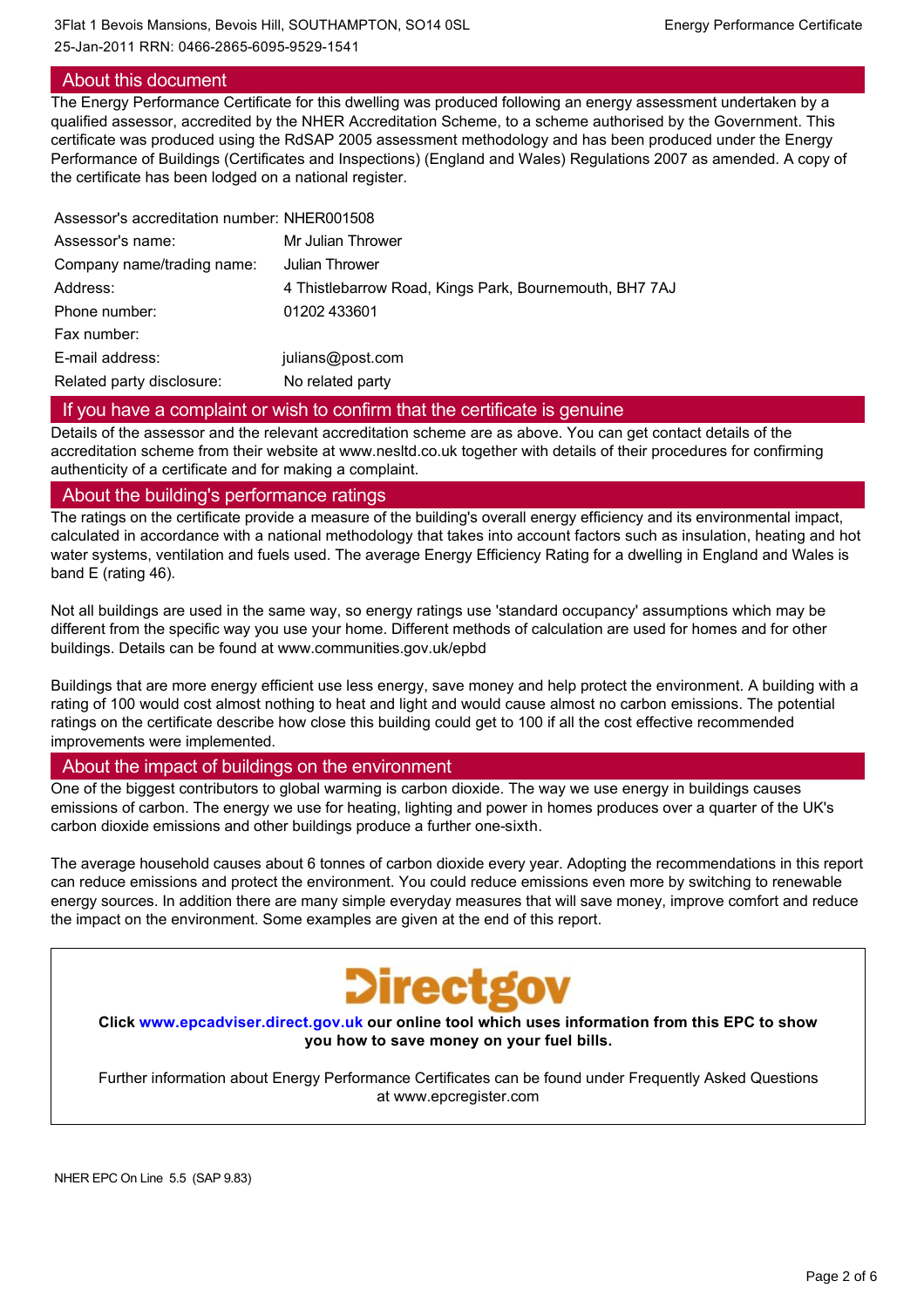3Flat 1 Bevois Mansions Bevois Hill SOUTHAMPTON SO14 0SL

Date of certificate: 25-Jan-2011 Reference number: 0466-2865-6095-9529-1541

#### Summary of this home's energy performance related features

The table below gives an assessment of the key individual elements that have an impact on this home's energy and environmental performance. Each element is assessed by the national calculation methodology against the following scale: Very poor / Poor / Average / Good / Very good. The assessment does not take into consideration the physical condition of any element. "Assumed" means that the insulation could not be inspected and an assumption has been made in the methodology based on age and type of construction.

| Element                                                | Description                                    | Current performance      |               |
|--------------------------------------------------------|------------------------------------------------|--------------------------|---------------|
|                                                        |                                                | <b>Energy Efficiency</b> | Environmental |
| Walls                                                  | Cavity wall, as built, no insulation (assumed) | Poor                     | Poor          |
| Roofs                                                  | (another dwelling above)                       |                          |               |
| Floor                                                  | Solid, no insulation (assumed)                 |                          |               |
| Windows                                                | Single glazed                                  | Very poor                | Very poor     |
| Main heating                                           | Boiler and radiators, mains gas                | Very good                | Very good     |
| Main heating controls                                  | Programmer and room thermostat                 | Average                  | Average       |
| Secondary heating                                      | Room heaters, mains gas                        |                          |               |
| Hot water                                              | From main system                               | Very good                | Very good     |
| Lighting                                               | No low energy lighting                         | Very poor                | Very poor     |
| <b>Current energy efficiency rating</b>                |                                                | $C$ 69                   |               |
| Current environmental impact (CO <sub>2</sub> ) rating |                                                |                          | -66<br>D      |

#### Low and zero carbon energy sources

None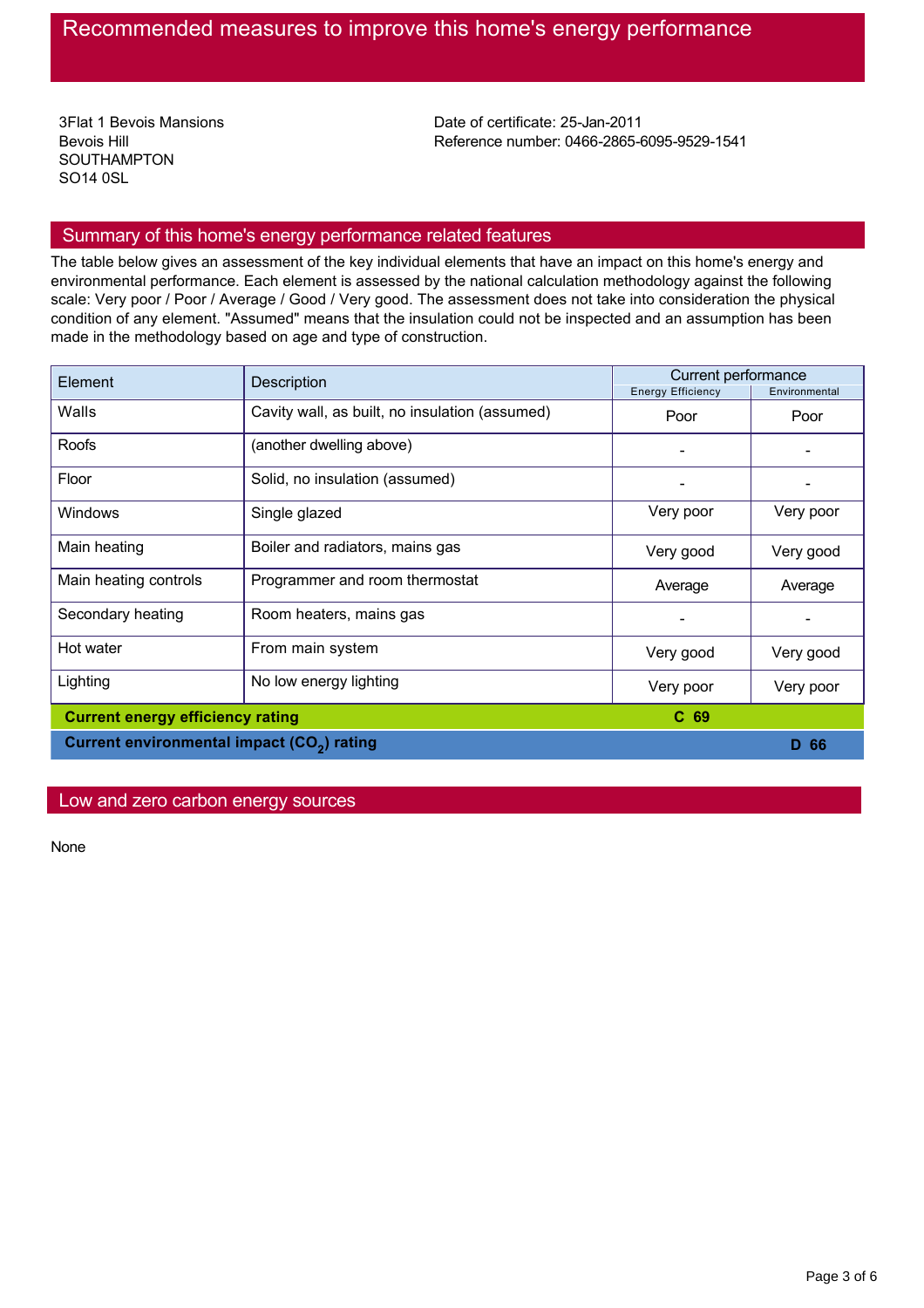#### **Recommendations**

The measures below are cost effective. The performance ratings after improvement listed below are cumulative, that is they assume the improvements have been installed in the order that they appear in the table.

| Lower cost measures                                      | <b>Typical savings</b> | Performance ratings after improvements |                      |  |
|----------------------------------------------------------|------------------------|----------------------------------------|----------------------|--|
| (up to $£500$ )                                          | per year               | Energy efficiency                      | Environmental impact |  |
| 1 Cavity wall insulation                                 | £78                    | C 74                                   | C 71                 |  |
| 2 Low energy lighting for all fixed outlets              | £29                    | C 76                                   | C <sub>72</sub>      |  |
| Total                                                    | £107                   |                                        |                      |  |
| <b>Potential energy efficiency rating</b>                |                        | $C$ 76                                 |                      |  |
| Potential environmental impact (CO <sub>2</sub> ) rating |                        | C <sub>72</sub>                        |                      |  |

#### Further measures to achieve even higher standards

The further measures listed below should be considered in addition to those already specified if aiming for the highest possible standards for this home. However you should check the conditions in any covenants, planning conditions, warranties or sale contracts.

|                                                         | <b>Typical savings</b> | Performance ratings after improvements |                      |
|---------------------------------------------------------|------------------------|----------------------------------------|----------------------|
|                                                         | per year               | Energy efficiency                      | Environmental impact |
| 3 Secondary glazing to single glazed windows            | £51                    | C 79                                   | C 76                 |
| <b>Enhanced energy efficiency rating</b>                |                        | $C$ 79                                 |                      |
| Enhanced environmental impact (CO <sub>2</sub> ) rating |                        |                                        | C 76                 |

Improvements to the energy efficiency and environmental impact ratings will usually be in step with each other. However, they can sometimes diverge because reduced energy costs are not always accompanied by a reduction in carbon dioxide  $(CO_2)$  emissions.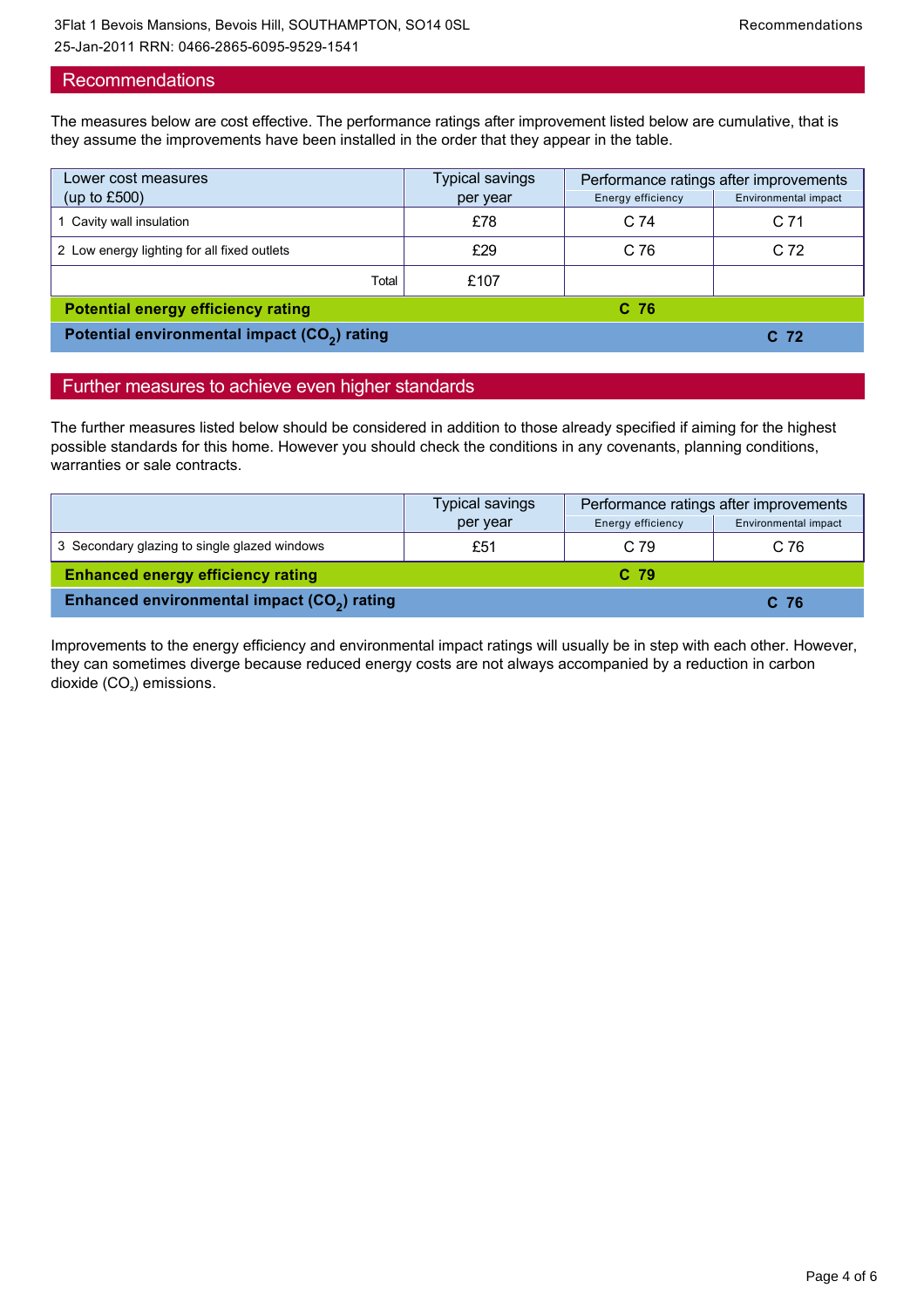#### About the cost effective measures to improve this home's performance ratings

If you are a tenant, before undertaking any work you should check the terms of your lease and obtain approval from your landlord if the lease either requires it, or makes no express provision for such work.

#### **Lower cost measures (typically up to £500 each)**

These measures are relatively inexpensive to install and are worth tackling first. Some of them may be installed as DIY projects. DIY is not always straightforward and sometimes there are health and safety risks, so take advice before carrying out DIY improvements.

#### **1 Cavity wall insulation**

Cavity wall insulation, to fill the gap between the inner and outer layers of external walls with an insulating material, reduces heat loss; this will improve levels of comfort, reduce energy use and lower fuel bills. The insulation material is pumped into the gap through small holes that are drilled into the outer walls, and the holes are made good afterwards. As specialist machinery is used to fill the cavity, a professional installation company should carry out this work, and they should carry out a thorough survey before commencing work to ensure that this type of insulation is suitable for this home. They should also provide a guarantee for the work and handle any building control issues. Further information about cavity wall insulation and details of local installers can be obtained from the National Insulation Association (www.nationalinsulationassociation.org.uk).

#### **2 Low energy lighting**

Replacement of traditional light bulbs with energy saving recommended ones will reduce lighting costs over the lifetime of the bulb, and they last up to 12 times longer than ordinary light bulbs. Also consider selecting low energy light fittings when redecorating; contact the Lighting Association for your nearest stockist of Domestic Energy Efficient Lighting Scheme fittings.

#### About the further measures to achieve even higher standards

Further measures that could deliver even higher standards for this home. You should check the conditions in any covenants, planning conditions, warranties or sale contracts before undertaking any of these measures. If you are a tenant, before undertaking any work you should check the terms of your lease and obtain approval from your landlord if the lease either requires it, or makes no express provision for such work.

#### **3 Secondary glazing**

Secondary glazing is the addition of a second pane of glass inside the existing window. Adding secondary glazing will improve comfort in the home by reducing draughts and cold spots near windows. It may also reduce noise and combat problems with condensation. Installation can be carried out by a competent DIY enthusiast.